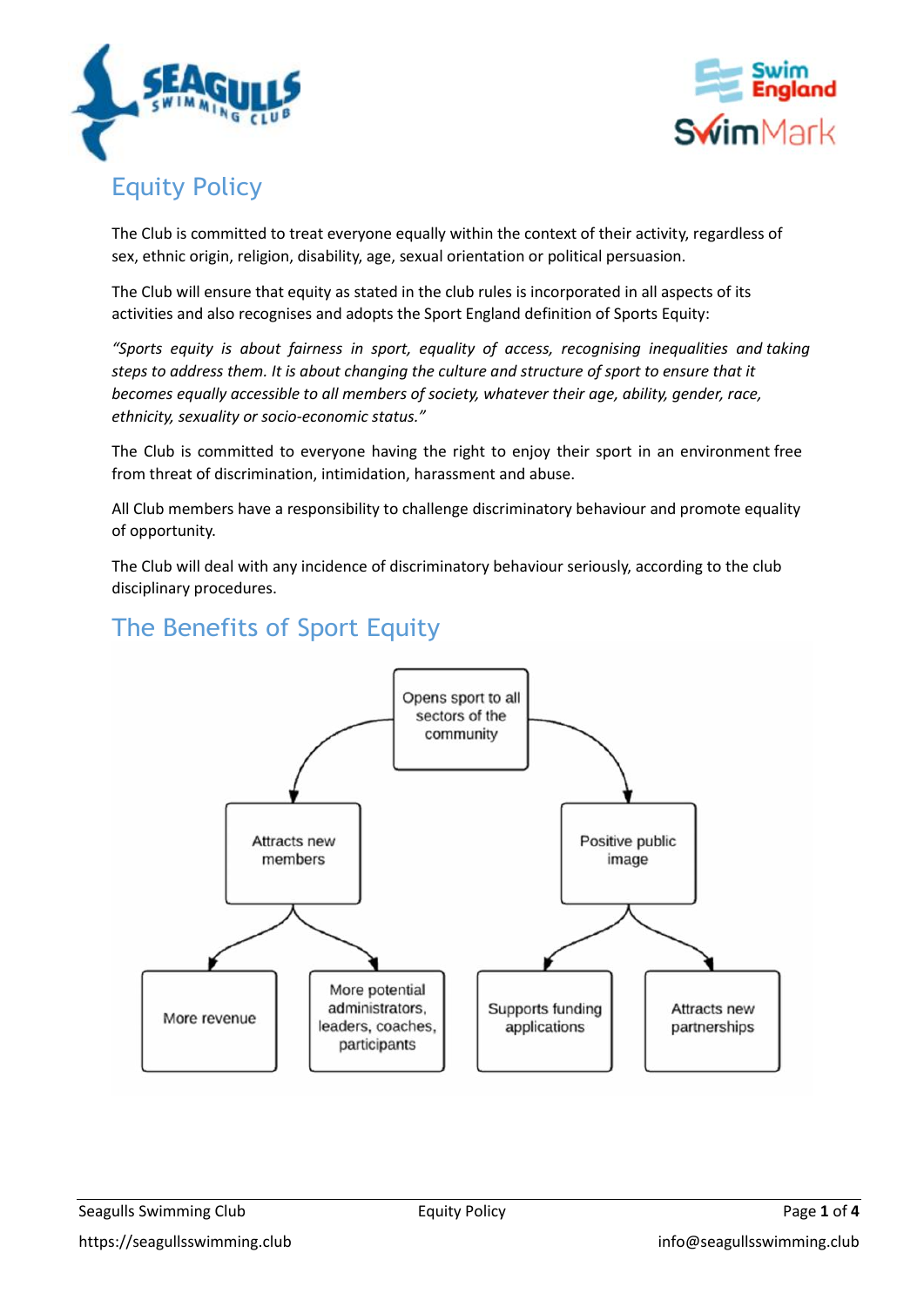



# Equal Opportunity in Swimming

### '*Equal Opportunity is about celebrating difference and diversity and as such providing a swimming structure that can respond to this in a proactive and positive manner*'.

The ASA and British Swimming is totally committed to the principals and practice of equal opportunities across all of its aquatic disciplines, both as an employer, provider and as facilitator of such practices by all its members. In our work with key partners, such as the athletes, clubs, teachers, coaches, officials and administrators, we will advocate our policies make every effort to ensure that all participation has equity at its core.

Swimming is a '*sport for all*'. It can and should be enjoyed and made accessible to everyone and to achieve this:

- The ASA/British Swimming is committed to work towards ensuring that swimming is accessible to the, many rather than the few.
- The ASA/British Swimming recognises the need to acknowledge the diversity of provision that is required to ensure that all people, regardless of their race, sex/gender, disability, age, sexual orientation, social or economic background can access swimming and develop at a level that is appropriate to them.
- The ASA/British Swimming recognizes the need to celebrate differences and diversity of provision as a means of creating entitlement and accessibility to our structures.
- The ASA/British Swimming recognizes that equal opportunity is about recognizing that people are different and therefore require different provision.
- The ASA/British Swimming recognizes the need to consult widely in order to respond to diversity.

## Addressing Equal Opportunities

In addressing equal opportunities, the ASA/British Swimming will respond to issues of equity by:

- Recognising that swimming as an organisation our staff, athletes, coaches, teachers, officials and administrators need to adapt and work flexibly in order to respond to the needs of a wide and diverse range of people.
- Take positive action to increase the involvement from under-represented groups in all aspects of our organisation, participation, coaching, teaching, officialdom etc.

In doing so the ASA/British Swimming supports four key principals as being fundamental to ensuring that everyone can participate in our sport and the achievement of equality of opportunity:

**Entitlement -** People have a right to participate in and access quality and appropriate experiences within diving, swimming, synchronised swimming and water polo.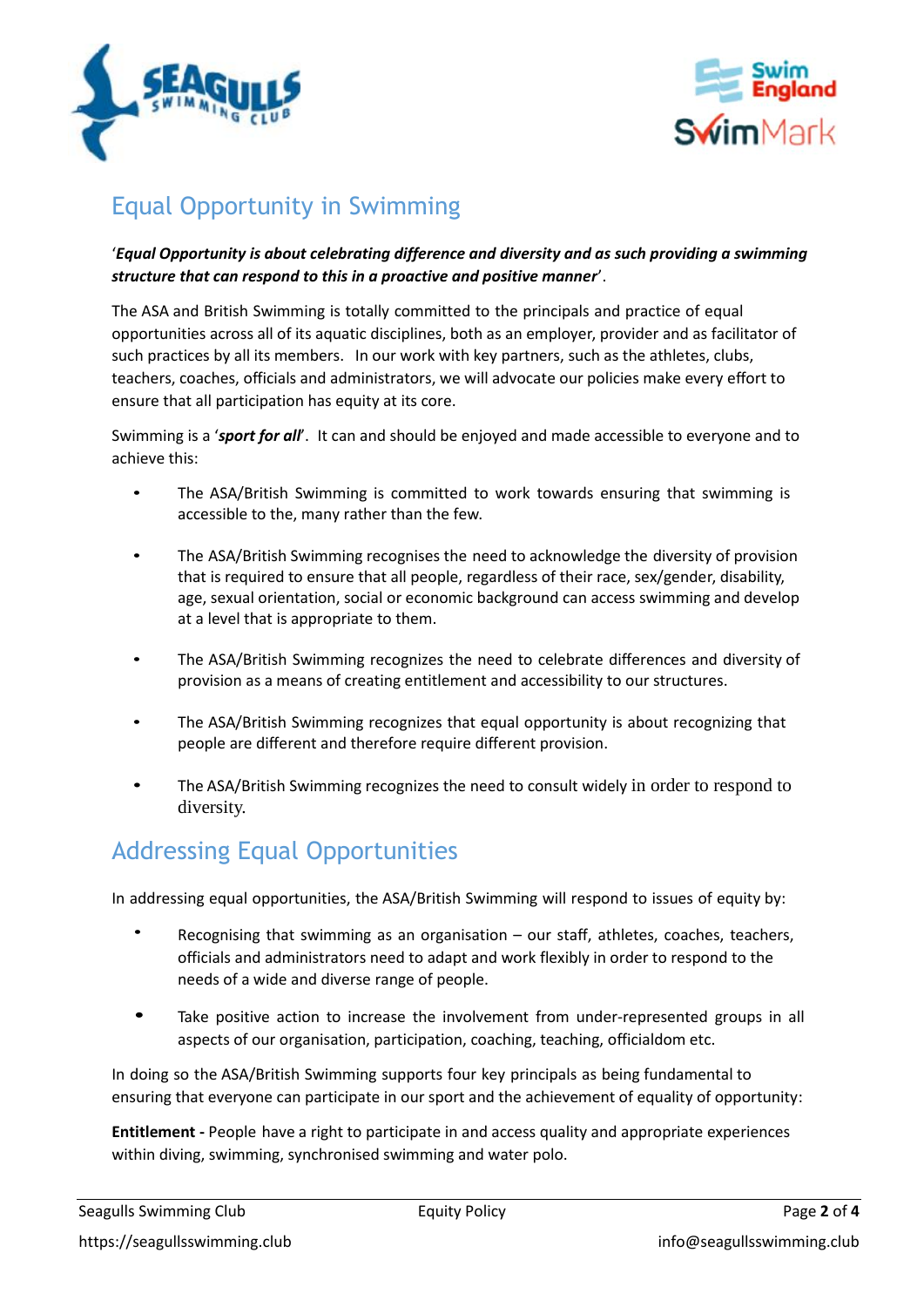



**Accessibility -** It is the responsibility of the ASA – our teachers, coaches, officials and administrators to adapt provision to fit the needs of the many.

**Inclusion -** Wherever and whenever possible, all to access the same quality of provision, and if necessary to use positive action to ensure this:

**Integrity -** Whatever we do as an Association to change or adopt provision, it must be of equal worth, challenging, relevant and in no way patronising.

## Lines of responsibility

The ASA/British Swimming will strive to become an organisation that values diversity and in order to achieve this we recognise that there must be clear lines of responsibility between all segments of the organisation.

### *The ASA/British Swimming as an employer*

The ASA/British Swimming aspires to provide a diverse workforce, a composition of which reflects that of the broader community in terms of gender, ethnicity and disability. In order to bring about this diversity we undertake to:

- Provide full and fair considerations for all job, role and applications.
- Assist all our employees to realise their full potential by ensuring that they receive fair consideration of their training and career development needs and promotion opportunities.
- Wherever possible modify employment practices and procedures to reduce barriers experienced by members of disadvantaged social groups in seeking and during employment with the Association.
- Maintain full records in recruitment, training and employment and use this information as a means of identifying areas of inequality.
- Require all our employees to undergo relevant training before taking part in recruitment and selection.
- Regularly review our recruitment, selection, training and promotion procedures to ensure that they are fair and reflect current best practice.

### *The ASA/British Swimming as a Membership Organisation*

The ASA/British Swimming is committed to encouraging membership from all sectors of the community. To achieve this, we undertake to:

- Promote an open and honest culture that values diversity.
- Communicate widely, ensuring that our messages can be understood and appreciated by all.